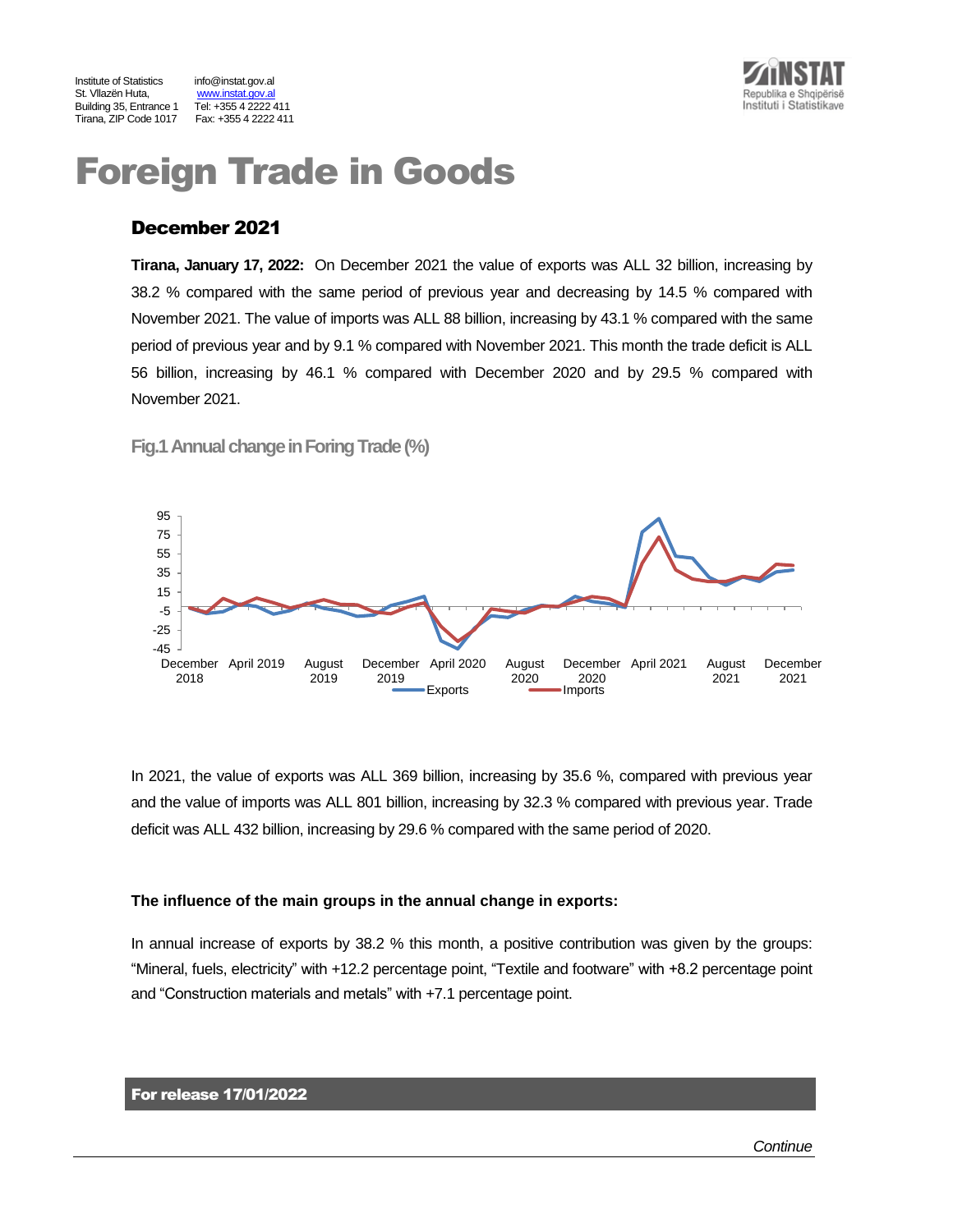#### **4.1 12.2 1.9 0.3 0.8 8.2 7.1 3.0 0.6** Food, beverages, tobacco Minerals, fuels, electricity Chemical and plastical products Leather and leather manuf. Wood manufct.and art.of paper Textile and footwear Construct. materials and metals Machinery, equipm. spare parts **Others**

Exports during 2021 are increased by 35.6 % compared with the same period of previous year. The main groups that influenced more in annual increase of exports are: "Construction materials and metals" with +14.1 percentage point, "Mineral, fuels, electricity" with +10.8 percentage point and "Textile and footwear" with +3.7 percentage point.

### **The influence of the main groups in the annual change in imports:**

In annual increase of imports by 43.1 %, this month has mainly affected the groups: "Minerals, fuels, electricity" with +18.7 percentage point, "Construction materials and metals" with +6.3 percentage point and "Chemical and plastical products" with 4.9 percentage point.



# **Fig.3Contribution of groups in annual change of imports, December2021**

Fig.2 Contribution of groups in annual change of exports, December 2021

For more information, visit INSTAT webpage*:* http://www.instat.gov.al/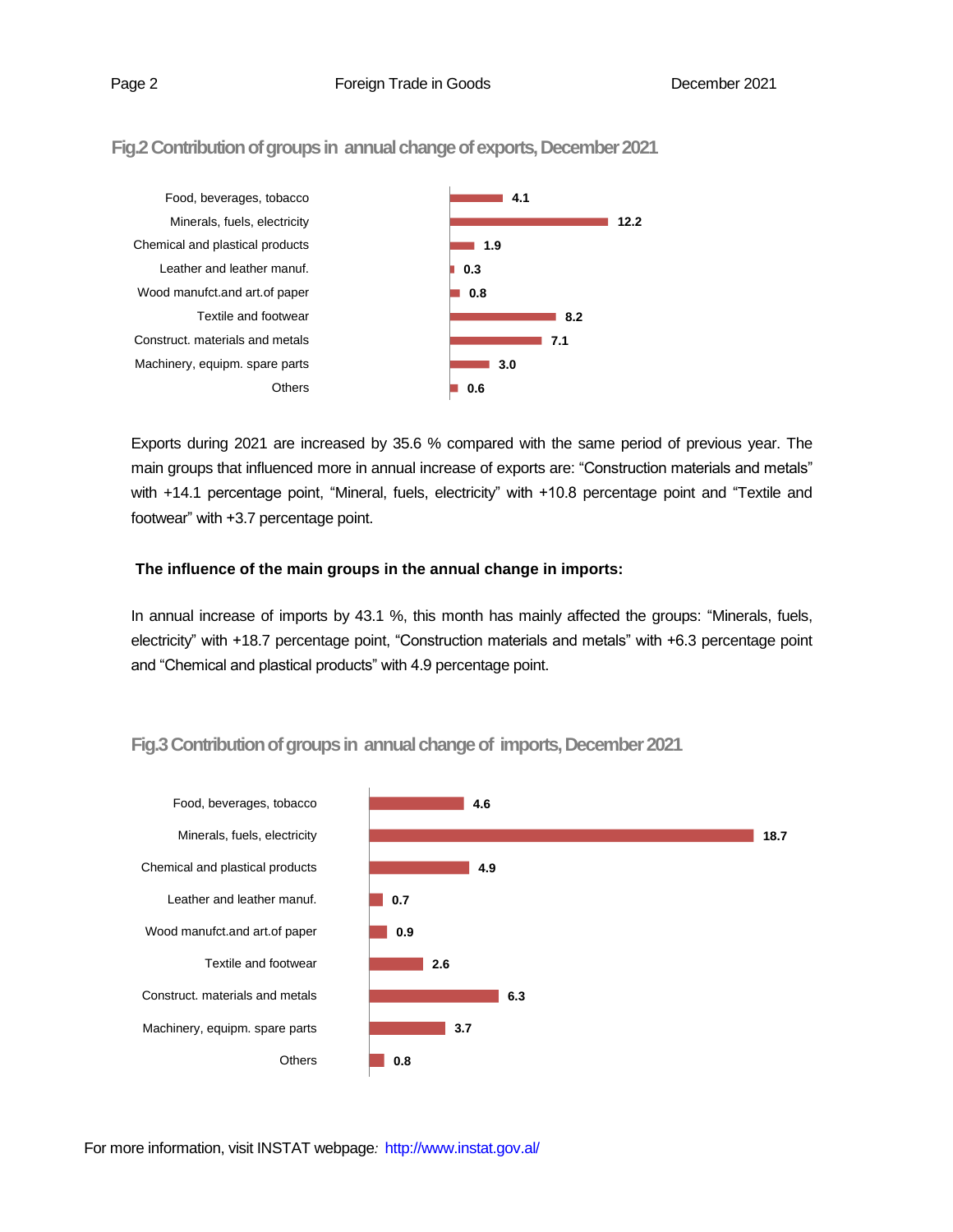In 2021, imports are increased by 32.3 % compared with the same period of previous year. The groups affected positivity in annual increase of imports, are: "Mineral, fuels, electricity" with +8.4 percentage point, "Machinery, equipment spare parts" with +6.0 percentage point, and "Construction materials and metals" with +5.5 perecentage point.

#### **The performance of trade in goods by partner countries**

In December 2021, countries with which Albania has had the highest increase of exports, compared to December 2020 are: Italy (46.4 %), Kosovo (0.1 %) and Germany (140.9 %). While, countries with which had a decrease of exports are: Turkye (51.6 %) and Russia (100.0 %).

In 2021, countries with which Albania has had the highest increase of exports, compared to the same period of 2020 are: Italy (26.1 %), Kosovo (43.6 %) and Spain (42.0 %). While, countries with which had a decrease of exports are: Ukraine (14.7 %) and Russia (49.3 %).

In December 2021, countries with which Albania has had the highest increase of imports, compared to December 2020 are: Italy (24.0 %), Turkey (52.4 %) and Greece (46.6 % ). While, the country with which has had a decrease of imports is: SHBA (30.4 %).

In 2021, countries with which Albania has had the highest increase of imports, compared to the same period of 2020 are: Italy (27.9 %), Turkey (48.6 %) and China (20.7 %). While, the country with which has had a decrease of imports is: Ukraine (6.6 %) .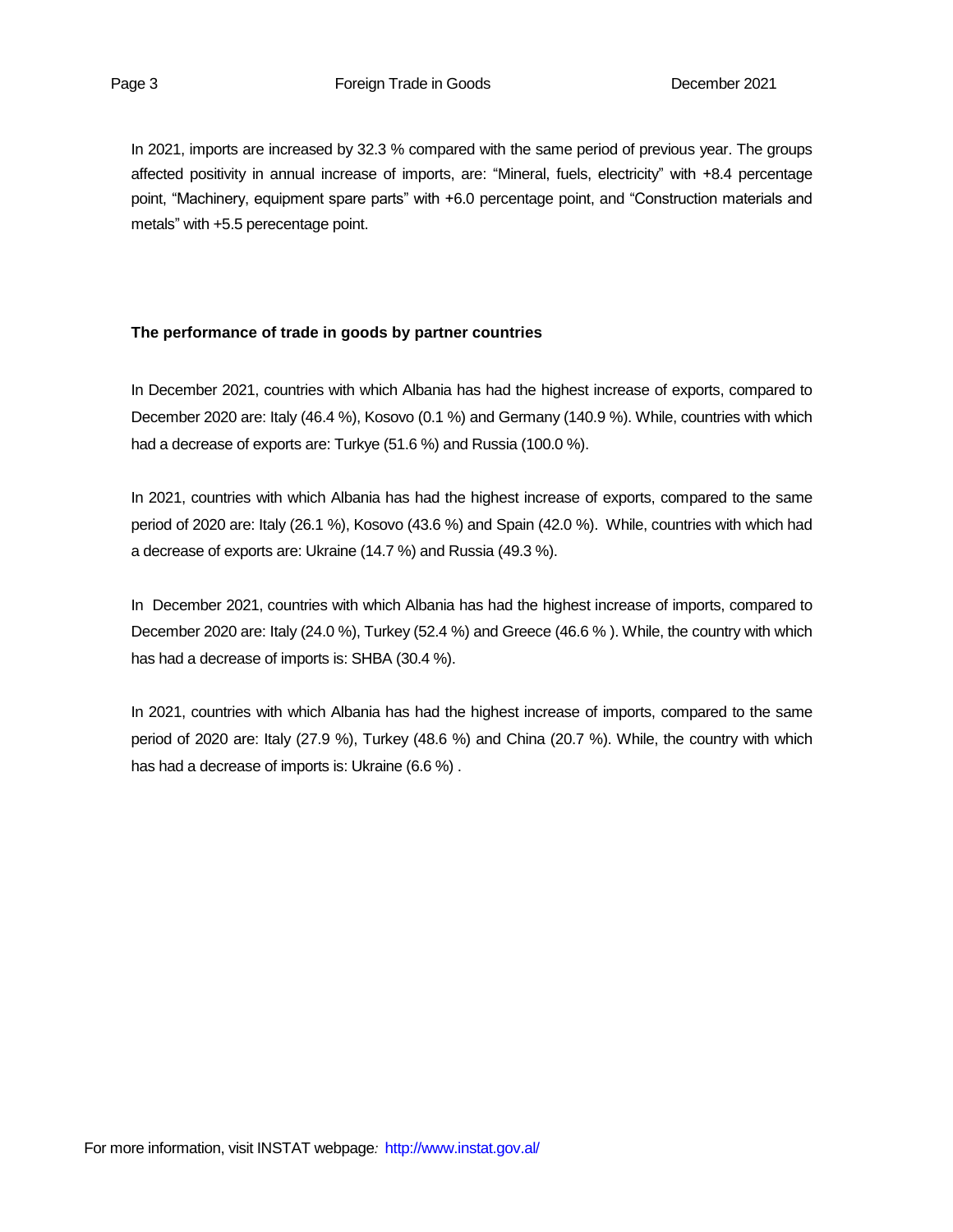Page 4 **Foreign Trade in Goods Page 4 December 2021** 





Trade with the EU countries is 58.0 % of total trade. In December 2021, exports to EU countries occuped 70.8 % of total export and imports from EU countries occuped 52.1 % of total import. The main trade partners remain: Italy (30.1 %), Turkey (8.0 %), Greece (7.2 %) and China (5.6 %).

Trade with the EU countries, in 2021 is 60.2 % of total trade. In this period, the share of exports to EU countries was 72.0 % of total export and share of imports from EU countries was 54.6 % of total import. The main trade partners are: Italy (30.1 %), Turkey (7.8 %), Greece (7.2 %) and Germany (6.5 %).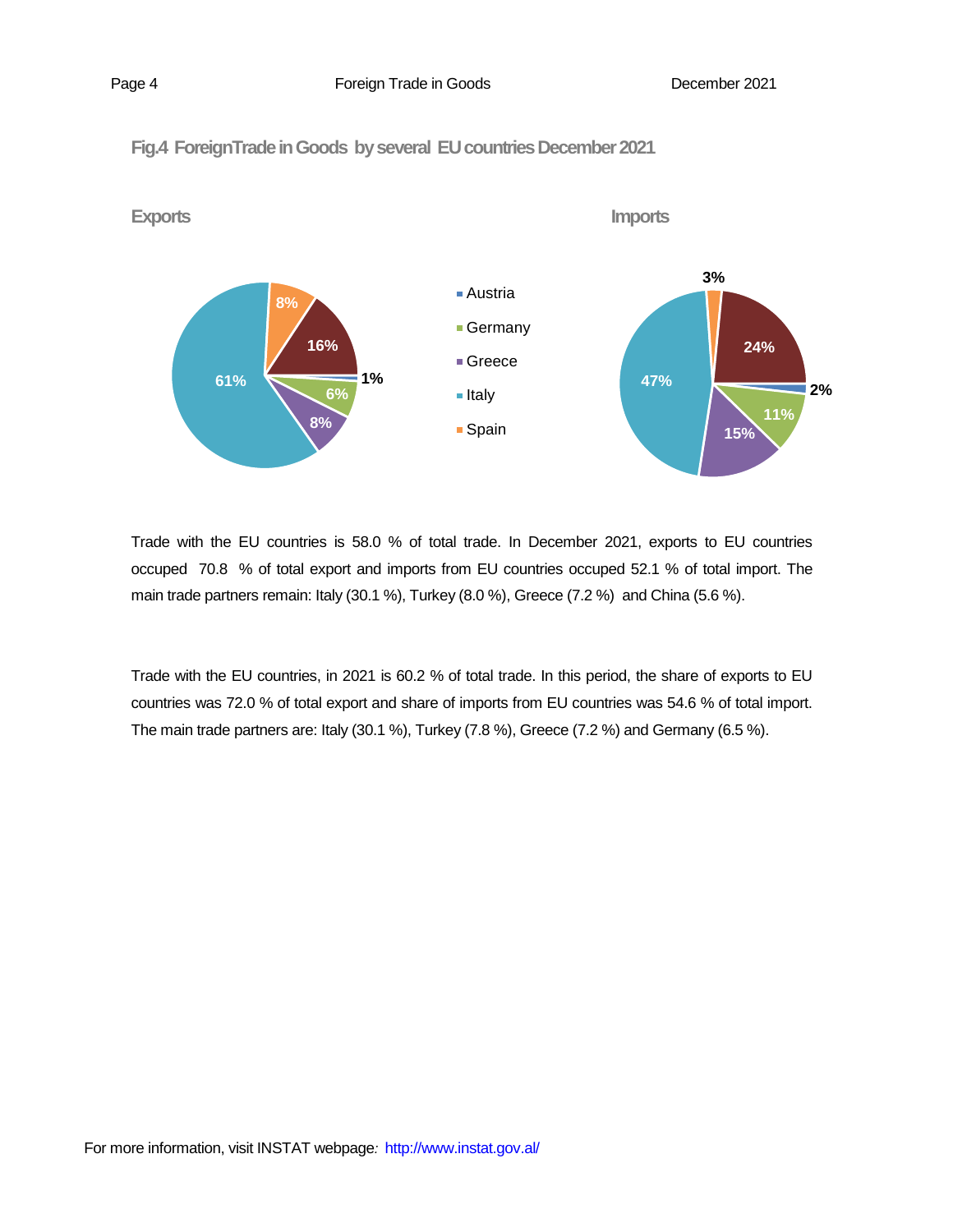# Tab. 1 Flow of goods (billionALL)

|              | <b>Annual</b>         |                |            |         | Annual     |                |            |
|--------------|-----------------------|----------------|------------|---------|------------|----------------|------------|
| <b>Years</b> | <b>Months</b>         | <b>Exports</b> | Change (%) | Imports | Change (%) | <b>Trade</b>   | Percentage |
|              |                       |                |            |         |            | <b>Balance</b> | of cover   |
| 2000         |                       | $37\,$         | $-23.5$    | 157     | $-1.5$     | $-120$         | 23.6       |
| 2001         |                       | $44\,$         | 19.1       | 190     | 21.0       | $-146$         | 23.2       |
| 2002         |                       | 47             | 7.7        | 210     | 10.6       | $-163$         | 22.6       |
| 2003         |                       | $54\,$         | 14.7       | 226     | 7.4        | $-172$         | 24.1       |
| 2004         |                       | $62\,$         | $14.0$     | 236     | $4.5\,$    | $-174$         | 26.3       |
| 2005         |                       | 66             | $6.0\,$    | 262     | 11.1       | $-196$         | 25.1       |
| 2006         |                       | $77\,$         | 17.6       | 299     | 14.1       | $-222$         | 25.9       |
| 2007         |                       | $97\,$         | $25.5\,$   | 376     | 25.8       | $-279$         | $25.8\,$   |
| 2008         |                       | 113            | $15.8$     | 440     | 16.9       | $-327$         | 25.6       |
| 2009         |                       | 105            | $-7.2$     | 429     | $-2.5$     | $-324$         | 24.4       |
| 2010         |                       | 162            | 54.6       | 478     | 11.4       | $-316$         | 33.8       |
| 2011         |                       | 197            | 21.9       | 544     | 13.9       | $-347$         | 36.2       |
| 2012         |                       | 213            | 8.2        | 528     | $-2.9$     | $-315$         | 40.3       |
| 2013         |                       | 246            | 15.7       | 517     | $-2.1$     | $-271$         | $47.6\,$   |
| 2014         |                       | 256            | $3.8\,$    | 552     | 6.7        | $-296$         | 46.3       |
| 2015         |                       | 243            | $-4.9$     | 545     | $-1.4$     | $-302$         | 44.7       |
| 2016         |                       | 243            | 0.1        | 579     | $6.4\,$    | $-336$         | 42.0       |
| 2017         |                       | 273            | 12.1       | 626     | 8.1        | $-353$         | 43.6       |
| 2018         |                       | 310            | $13.7$     | 641     | $2.4\,$    | $-331$         | 48.4       |
| 2019         |                       | 299            | $-3.8$     | 649     | $1.2\,$    | $-350$         | 46.0       |
| 2020         |                       | 272            | $-9.0$     | 605     | $-6.8$     | $-333$         | 44.9       |
| 2018         | $12 - 18$             | $22\,$         | $-1.6$     | 60      | $-1.2$     | $-38$          | 36.0       |
|              | January - December 18 | 310            | 23.7       | 641     | 13.5       | $-331$         | 48.4       |
| 2019         | $12 - 19$             | $22\,$         | $1.2\,$    | 56      | $-7.6$     | $-34$          | 39.4       |
|              | January - December 19 | 299            | $-3.8$     | 649     | $1.2\,$    | $-350$         | 46.0       |
| 2020         | $12 - 20$             | 23             | $5.4\,$    | 61      | $10.5$     | $-38$          | 37.6       |
|              | January - December 20 | 272            | $-9.0$     | 605     | $-6.8$     | $-333$         | 44.9       |
| 2021         | $12 - 21$             | $32\,$         | 38.2       | 88      | 43.1       | $-56$          | 36.3       |
|              | January - December 21 | 369            | $35.6\,$   | 801     | 32.3       | $-432$         | 46.1       |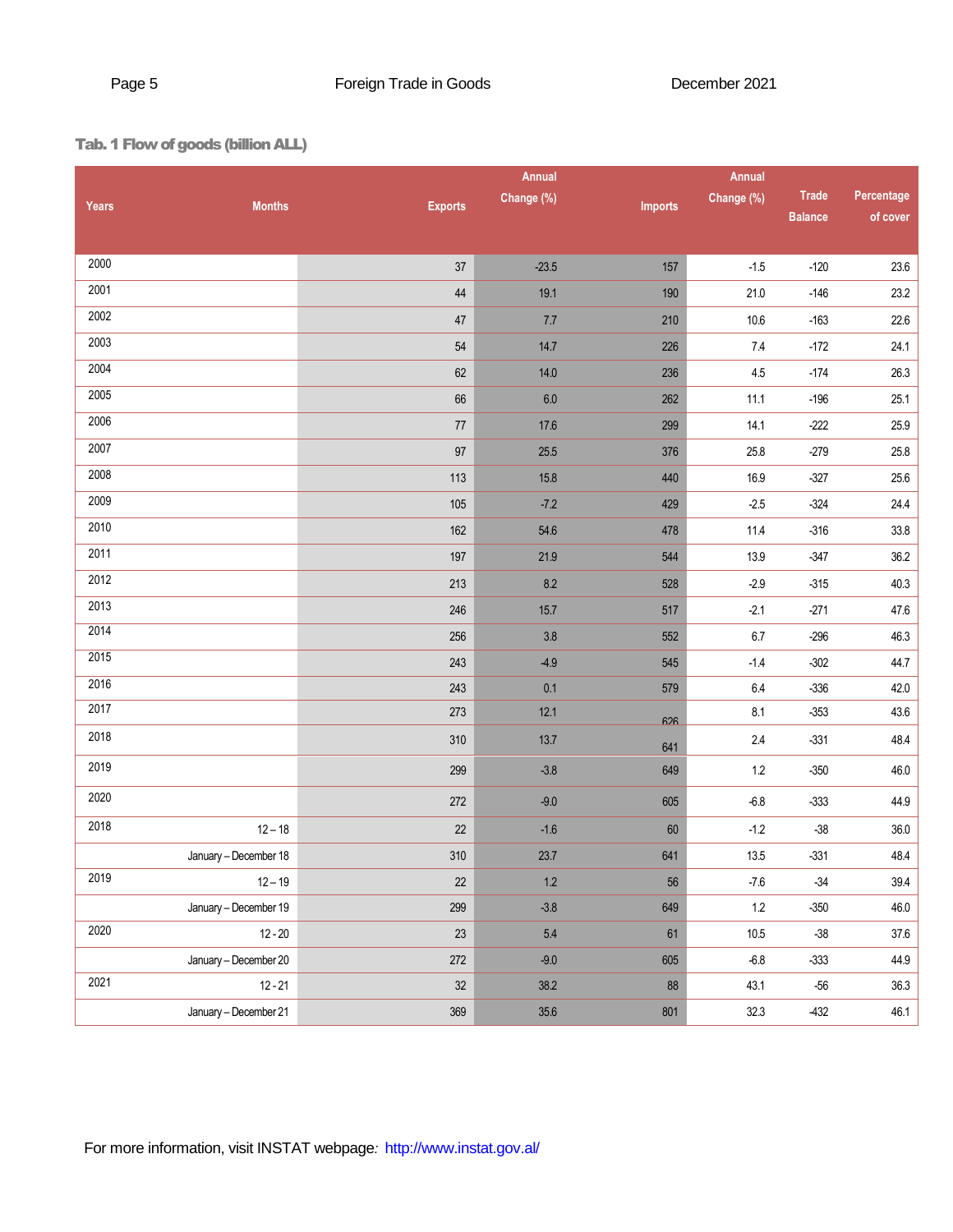# Tab.2 Foreign trade in goods by partner countries (million ALL)

|                       |               | <b>Exports</b>          |                       |                       | <b>Imports</b> |                         |                       |                       |  |
|-----------------------|---------------|-------------------------|-----------------------|-----------------------|----------------|-------------------------|-----------------------|-----------------------|--|
|                       | December 2020 | <b>December</b><br>2021 | Jan.-December<br>2020 | Jan.-December<br>2021 | December 2020  | <b>December</b><br>2021 | Jan.-December<br>2020 | Jan.-December<br>2021 |  |
| <b>EU</b> countries   | 15.912        | 23.830                  | 203.178               | 266,411               | 35.900         | 45.986                  | 350.752               | 435.197               |  |
| Austria               | 144           | 157                     | 1,653                 | 2,565                 | 612            | 617                     | 5,832                 | 6,971                 |  |
| Germany               | 901           | 2,171                   | 16,008                | 20,157                | 4,708          | 5,066                   | 46,601                | 54,952                |  |
| Greece                | 1,079         | 1,733                   | 13,211                | 21,401                | 5,564          | 8,154                   | 54,454                | 64,024                |  |
| Italy                 | 9,849         | 14,422                  | 123,510               | 155,757               | 15,608         | 19,353                  | 151,978               | 194,443               |  |
| Spain                 | 1,255         | 1,487                   | 16.601                | 23,578                | 867            | 1,033                   | 9,787                 | 11,521                |  |
| Croatia               | 110           | 413                     | 1.774                 | 3,353                 | 452            | 904                     | 6,143                 | 7,899                 |  |
| Others of EU          | 2,574         | 3,447                   | 30,420                | 39,600                | 8,090          | 10,858                  | 75,957                | 95,387                |  |
| <b>United Kingdom</b> | 58            | 78                      | 757                   | 922                   | 520            | 692                     | 5,125                 | 6,538                 |  |
| China                 | 613           | 684                     | 5,003                 | 9,058                 | 5,309          | 6,395                   | 54,038                | 65,202                |  |
| Kosovo                | 2,672         | 2,674                   | 26,247                | 37,696                | 863            | 2,796                   | 8,306                 | 15,441                |  |
| North Macedonia       | 862           | 871                     | 8,855                 | 12,536                | 931            | 1.612                   | 9,075                 | 13,675                |  |
| Russia                | 10            |                         | 23                    | 12                    | 913            | 1,970                   | 13,513                | 15,037                |  |
| <b>USA</b>            | 344           | 496                     | 3,252                 | 4,925                 | 1,112          | 774                     | 9,401                 | 14,570                |  |
| Turkey                | 626           | 303                     | 3,073                 | 5,294                 | 6,312          | 9,616                   | 57,943                | 86,104                |  |
| Ukraine               | 36            | 46                      | 392                   | 334                   | 250            | 364                     | 4,008                 | 3,742                 |  |
| Switzerland           | 10            | 224                     | 632                   | 2,540                 | 976            | 1,810                   | 10,229                | 12,743                |  |
| Others                | 1,946         | 2,695                   | 20,543                | 29,042                | 8,283          | 15,829                  | 82,873                | 132,469               |  |
| <b>Total</b>          | 23,088        | 31,902                  | 271,955               | 368,769               | 61,369         | 87,844                  | 605,262               | 800,718               |  |

# Tab. 3 Foreign trade by group of goods (million ALL)

| Group of goods                  | <b>Exports</b> |        |                                                  |                       |                  | <b>Imports</b> |                       |                       |  |
|---------------------------------|----------------|--------|--------------------------------------------------|-----------------------|------------------|----------------|-----------------------|-----------------------|--|
|                                 | December 2020  |        | Jan.-December<br><b>December</b><br>2021<br>2020 | Jan.-December<br>2021 | December<br>2020 | December 2021  | Jan.-December<br>2020 | Jan.-December<br>2021 |  |
| <b>Total</b>                    | 23,088         | 31,902 | 271,955                                          | 368,769               | 61,369           | 87,844         | 605,262               | 800,718               |  |
| Food. beverages. tobacco        | 3,250          | 4,191  | 39,050                                           | 44,469                | 9,848            | 12,680         | 110,927               | 130,017               |  |
| Minerals. fuels. electricity    | 3,308          | 6,123  | 39,915                                           | 69,327                | 6,617            | 18,090         | 54,552                | 105,103               |  |
| Chemical and plastical products | 587            | 1,023  | 7,409                                            | 10,681                | 9,456            | 12,448         | 91,016                | 114,702               |  |
| Leather and leather manuf.      | 120            | 200    | 1,811                                            | 2,470                 | 961              | 1,375          | 12,631                | 14,921                |  |
| Wood manufct and art. of paper  | 744            | 920    | 8,643                                            | 9,855                 | 2,352            | 2,896          | 24,006                | 28,894                |  |
| Textile and footwear            | 7,964          | 9,849  | 102,344                                          | 112,455               | 7,150            | 8,763          | 75,457                | 90,831                |  |
| Construct, materials and metals | 4,648          | 6,282  | 41,809                                           | 80,072                | 7,168            | 11,034         | 78,259                | 111,818               |  |
| Machinery. equipm. spare parts  | 1,743          | 2,447  | 22,396                                           | 28,887                | 14,808           | 17,087         | 133,820               | 170,093               |  |
| Others                          | 724            | 868    | 8,577                                            | 10,554                | 3,008            | 3,472          | 24,595                | 34,341                |  |

For more information, visit INSTAT webpage*:* http://www.instat.gov.al/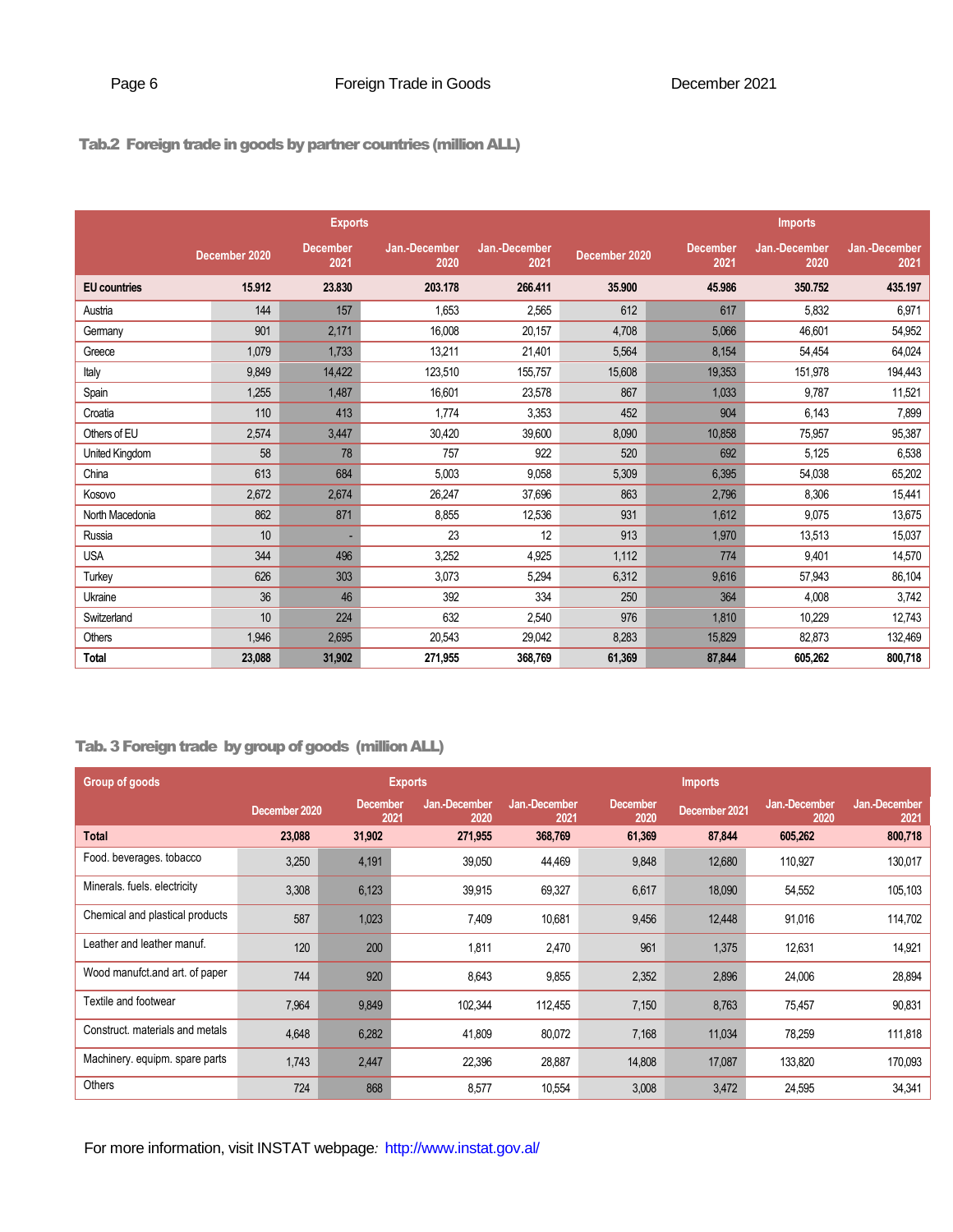|                                 | Italy   |         |        | Kosovo |        | <b>Spain</b>   |        | Greece, |  |
|---------------------------------|---------|---------|--------|--------|--------|----------------|--------|---------|--|
| Group of goods                  | 2020    | 2021    | 2020   | 2021   | 2020   | 2021           | 2020   | 2021    |  |
| <b>Total</b>                    | 123,510 | 155,757 | 26,247 | 37,696 | 16,601 | 23,578         | 13,211 | 21,401  |  |
| Food. beverages. tobacco        | 9,699   | 11,407  | 4,076  | 4,728  | 1,370  | 1,487          | 3,464  | 3,820   |  |
| Minerals. fuels. electricity    | 1,232   | 2,741   | 4,889  | 8,089  | 13,697 | 21,034         | 971    | 7,131   |  |
| Chemical and plastical products | 2,017   | 3,201   | 2,199  | 3,105  | 103    | 28             | 557    | 794     |  |
| Leather and leather manuf.      | 1,592   | 1,941   | 10     | 15     | 71     | $\overline{2}$ | 10     | 17      |  |
| Wood manufct and art. of paper  | 5,263   | 6,284   | 778    | 936    | 4      | 77             | 1,396  | 1,510   |  |
| Textile and footwear            | 77,003  | 88,207  | 146    | 166    | 1,100  | 703            | 5,066  | 5,009   |  |
| Construct. materials and metals | 12,718  | 22,899  | 11,824 | 17,429 | 204    | 210            | 1,309  | 2,428   |  |
| Machinery. equipm. spare parts  | 10,379  | 14,127  | 803    | 1,718  | 30     | 34             | 55     | 122     |  |
| Others                          | 3,608   | 4,949   | 1,522  | 1,512  | 22     | 4              | 385    | 569     |  |

## Tab. 4 Progressive data of exports by group of goods and main partners (million ALL)

Tab. 5 Progressive data of imports by group of goods and main partners (million ALL)

|                                 | Italy   |         | <b>Turkey</b> |        | China  |        | Greece |        |
|---------------------------------|---------|---------|---------------|--------|--------|--------|--------|--------|
| Group of goods                  | 2020    | 2021    | 2020          | 2021   | 2020   | 2021   | 2020   | 2021   |
| <b>Total</b>                    | 151,978 | 194,443 | 57,943        | 86,104 | 54,038 | 65,202 | 54,454 | 64,024 |
| Food. beverages. tobacco        | 19,906  | 24,504  | 5,408         | 6,861  | 805    | 1,052  | 15,853 | 16,289 |
| Minerals. fuels. electricity    | 6,645   | 12,239  | 3,487         | 4,790  |        | 12     | 10,069 | 14,668 |
| Chemical and plastical products | 19,720  | 24,047  | 8,697         | 11,112 | 5,546  | 8,293  | 7,999  | 9,354  |
| Leather and leather manuf.      | 10,277  | 12,266  | 295           | 444    | 560    | 717    | 35     | 35     |
| Wood manufct, and art, of paper | 5,744   | 6,692   | 2,994         | 4,287  | 846    | 817    | 3,675  | 4,114  |
| Textile and footwear            | 33,354  | 42,916  | 16,306        | 19,397 | 10,115 | 11,680 | 3,744  | 3,581  |
| Construct, materials and metals | 18.117  | 25,839  | 9,676         | 23,086 | 6,215  | 5,586  | 8,564  | 10,742 |
| Machinery. equipm. spare parts  | 32,928  | 38,841  | 8,522         | 11,254 | 24,313 | 30,428 | 2,912  | 3,435  |
| Others                          | 5,285   | 7,099   | 2,558         | 4,874  | 5,631  | 6,616  | 1,602  | 1,806  |